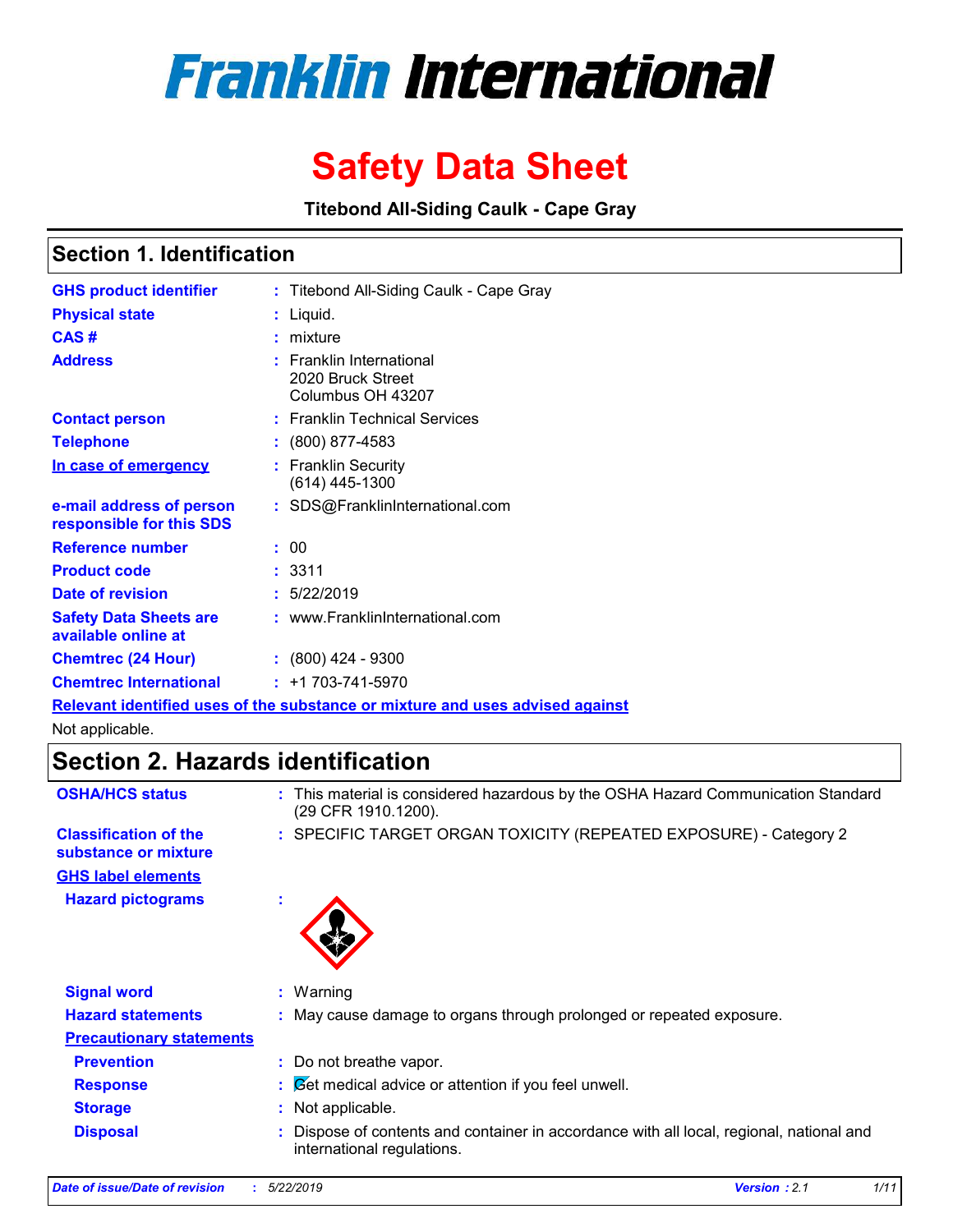### **Section 2. Hazards identification**

**Supplemental label elements**

**:** Avoid contact with skin and clothing. Wash thoroughly after handling.

**Hazards not otherwise classified**

**:** Prolonged or repeated contact may dry skin and cause irritation.

### **Section 3. Composition/information on ingredients**

| Substance/mixture | $:$ Mixture |
|-------------------|-------------|
|                   |             |

| <b>Ingredient name</b> | . O.<br>7c | <b>CAS number</b> |
|------------------------|------------|-------------------|
| ethanediol             | צ≥         | $107 - 21 - 1$    |

Any concentration shown as a range is to protect confidentiality or is due to batch variation.

**There are no additional ingredients present which, within the current knowledge of the supplier and in the concentrations applicable, are classified as hazardous to health or the environment and hence require reporting in this section.**

**Occupational exposure limits, if available, are listed in Section 8.**

### **Section 4. First aid measures**

| <b>Description of necessary first aid measures</b> |                                                                                                                                                                                                                                                                                                                                                                                                                                                                                                                                                                                                                                                                                                                                                                                                                   |
|----------------------------------------------------|-------------------------------------------------------------------------------------------------------------------------------------------------------------------------------------------------------------------------------------------------------------------------------------------------------------------------------------------------------------------------------------------------------------------------------------------------------------------------------------------------------------------------------------------------------------------------------------------------------------------------------------------------------------------------------------------------------------------------------------------------------------------------------------------------------------------|
| <b>Eye contact</b>                                 | : Immediately flush eyes with plenty of water, occasionally lifting the upper and lower<br>eyelids. Check for and remove any contact lenses. Continue to rinse for at least 10<br>minutes. Get medical attention.                                                                                                                                                                                                                                                                                                                                                                                                                                                                                                                                                                                                 |
| <b>Inhalation</b>                                  | : Remove victim to fresh air and keep at rest in a position comfortable for breathing. If<br>not breathing, if breathing is irregular or if respiratory arrest occurs, provide artificial<br>respiration or oxygen by trained personnel. It may be dangerous to the person providing<br>aid to give mouth-to-mouth resuscitation. Get medical attention following exposure or if<br>feeling unwell. If unconscious, place in recovery position and get medical attention<br>immediately. Maintain an open airway. Loosen tight clothing such as a collar, tie, belt<br>or waistband.                                                                                                                                                                                                                              |
| <b>Skin contact</b>                                | : Wash skin thoroughly with soap and water or use recognized skin cleanser. Remove<br>contaminated clothing and shoes. Continue to rinse for at least 10 minutes. Get<br>medical attention following exposure or if feeling unwell. Wash clothing before reuse.<br>Clean shoes thoroughly before reuse.                                                                                                                                                                                                                                                                                                                                                                                                                                                                                                           |
| <b>Ingestion</b>                                   | : Wash out mouth with water. Remove dentures if any. Remove victim to fresh air and<br>keep at rest in a position comfortable for breathing. If material has been swallowed and<br>the exposed person is conscious, give small quantities of water to drink. Stop if the<br>exposed person feels sick as vomiting may be dangerous. Do not induce vomiting<br>unless directed to do so by medical personnel. If vomiting occurs, the head should be<br>kept low so that vomit does not enter the lungs. Get medical attention following<br>exposure or if feeling unwell. Never give anything by mouth to an unconscious person.<br>If unconscious, place in recovery position and get medical attention immediately.<br>Maintain an open airway. Loosen tight clothing such as a collar, tie, belt or waistband. |
| Most important symptoms/effects, acute and delayed |                                                                                                                                                                                                                                                                                                                                                                                                                                                                                                                                                                                                                                                                                                                                                                                                                   |
| <b>Potential acute health effects</b>              |                                                                                                                                                                                                                                                                                                                                                                                                                                                                                                                                                                                                                                                                                                                                                                                                                   |
| <b>Eye contact</b>                                 | : This product may irritate eyes upon contact.                                                                                                                                                                                                                                                                                                                                                                                                                                                                                                                                                                                                                                                                                                                                                                    |
| <b>Inhalation</b>                                  | : No known significant effects or critical hazards.                                                                                                                                                                                                                                                                                                                                                                                                                                                                                                                                                                                                                                                                                                                                                               |
| <b>Skin contact</b>                                | : Defatting to the skin. May cause skin dryness and irritation.                                                                                                                                                                                                                                                                                                                                                                                                                                                                                                                                                                                                                                                                                                                                                   |
| <b>Ingestion</b>                                   | : No known significant effects or critical hazards.                                                                                                                                                                                                                                                                                                                                                                                                                                                                                                                                                                                                                                                                                                                                                               |
| <b>Over-exposure signs/symptoms</b>                |                                                                                                                                                                                                                                                                                                                                                                                                                                                                                                                                                                                                                                                                                                                                                                                                                   |
| <b>Eye contact</b>                                 | : No specific data.                                                                                                                                                                                                                                                                                                                                                                                                                                                                                                                                                                                                                                                                                                                                                                                               |
| <b>Inhalation</b>                                  | : No specific data.                                                                                                                                                                                                                                                                                                                                                                                                                                                                                                                                                                                                                                                                                                                                                                                               |
|                                                    |                                                                                                                                                                                                                                                                                                                                                                                                                                                                                                                                                                                                                                                                                                                                                                                                                   |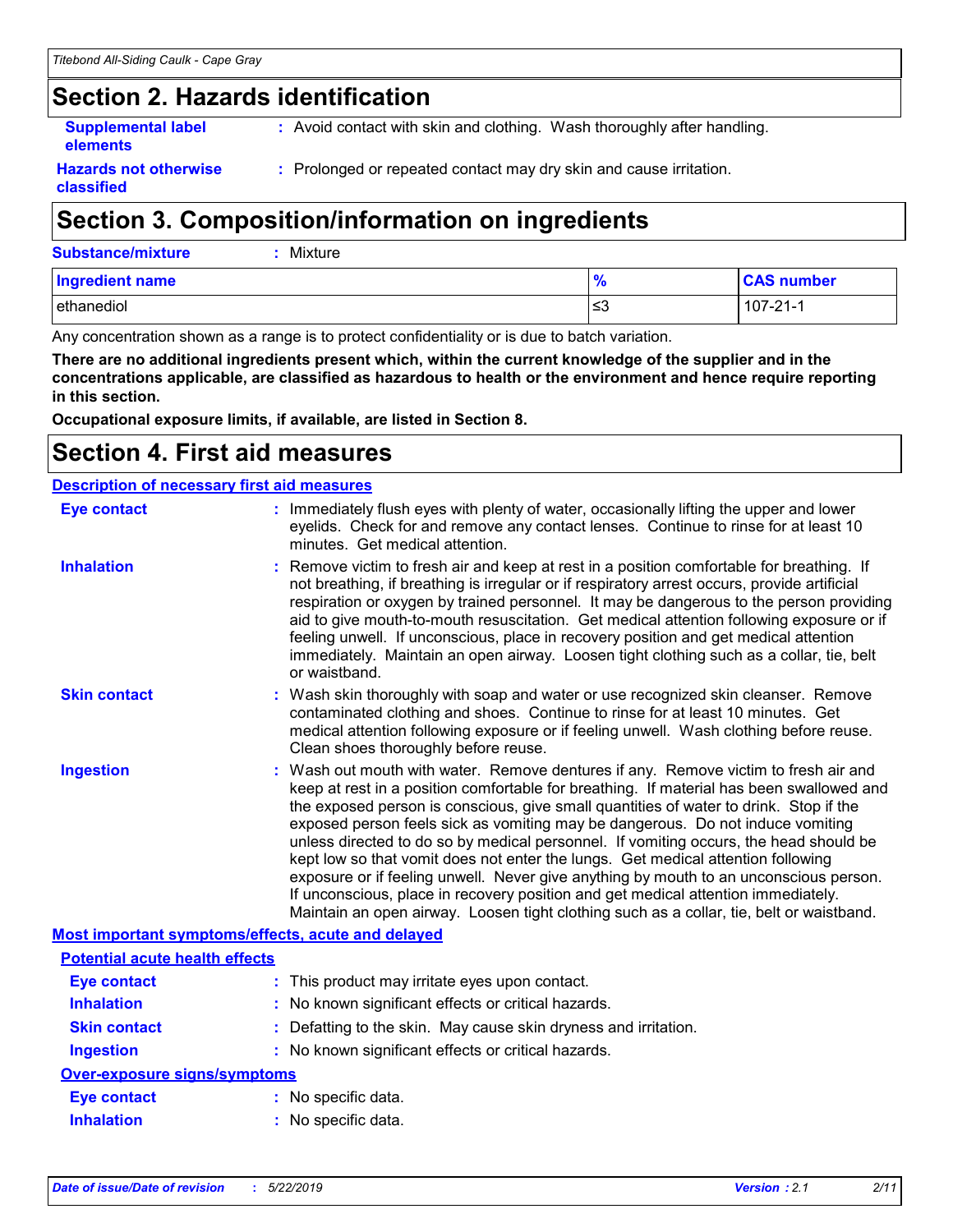### **Section 4. First aid measures**

| <b>Skin contact</b>               | Adverse symptoms may include the following:                                                                                                                                   |
|-----------------------------------|-------------------------------------------------------------------------------------------------------------------------------------------------------------------------------|
|                                   | irritation                                                                                                                                                                    |
|                                   | dryness                                                                                                                                                                       |
|                                   | cracking                                                                                                                                                                      |
| <b>Ingestion</b>                  | No specific data.                                                                                                                                                             |
|                                   | Indication of immediate medical attention and special treatment needed, if necessary                                                                                          |
| <b>Notes to physician</b>         | : Treat symptomatically. Contact poison treatment specialist immediately if large<br>quantities have been ingested or inhaled.                                                |
| <b>Specific treatments</b>        | : No specific treatment.                                                                                                                                                      |
| <b>Protection of first-aiders</b> | : No action shall be taken involving any personal risk or without suitable training. It may<br>be dangerous to the person providing aid to give mouth-to-mouth resuscitation. |
|                                   |                                                                                                                                                                               |

#### **See toxicological information (Section 11)**

#### **Section 5. Fire-fighting measures**

| <b>Extinguishing media</b>                               |                                                                                                                                                                                                     |
|----------------------------------------------------------|-----------------------------------------------------------------------------------------------------------------------------------------------------------------------------------------------------|
| <b>Suitable extinguishing</b><br>media                   | : Use an extinguishing agent suitable for the surrounding fire.                                                                                                                                     |
| <b>Unsuitable extinguishing</b><br>media                 | : None known.                                                                                                                                                                                       |
| <b>Specific hazards arising</b><br>from the chemical     | : In a fire or if heated, a pressure increase will occur and the container may burst.                                                                                                               |
| <b>Hazardous thermal</b><br>decomposition products       | Decomposition products may include the following materials:<br>carbon dioxide<br>carbon monoxide                                                                                                    |
| <b>Special protective actions</b><br>for fire-fighters   | : Promptly isolate the scene by removing all persons from the vicinity of the incident if<br>there is a fire. No action shall be taken involving any personal risk or without suitable<br>training. |
| <b>Special protective</b><br>equipment for fire-fighters | : Fire-fighters should wear appropriate protective equipment and self-contained breathing<br>apparatus (SCBA) with a full face-piece operated in positive pressure mode.                            |

#### **Section 6. Accidental release measures**

#### **Environmental precautions Personal precautions, protective equipment and emergency procedures :** Avoid dispersal of spilled material and runoff and contact with soil, waterways, drains **:** No action shall be taken involving any personal risk or without suitable training. Evacuate surrounding areas. Keep unnecessary and unprotected personnel from entering. Do not touch or walk through spilled material. Avoid breathing vapor or mist. Provide adequate ventilation. Wear appropriate respirator when ventilation is inadequate. Put on appropriate personal protective equipment. and sewers. Inform the relevant authorities if the product has caused environmental pollution (sewers, waterways, soil or air). : Stop leak if without risk. Move containers from spill area. Dilute with water and mop up if water-soluble. Alternatively, or if water-insoluble, absorb with an inert dry material and place in an appropriate waste disposal container. Dispose of via a licensed waste disposal contractor. **Small spill : Methods and materials for containment and cleaning up For non-emergency personnel For emergency responders :** If specialized clothing is required to deal with the spillage, take note of any information in Section 8 on suitable and unsuitable materials. See also the information in "For nonemergency personnel".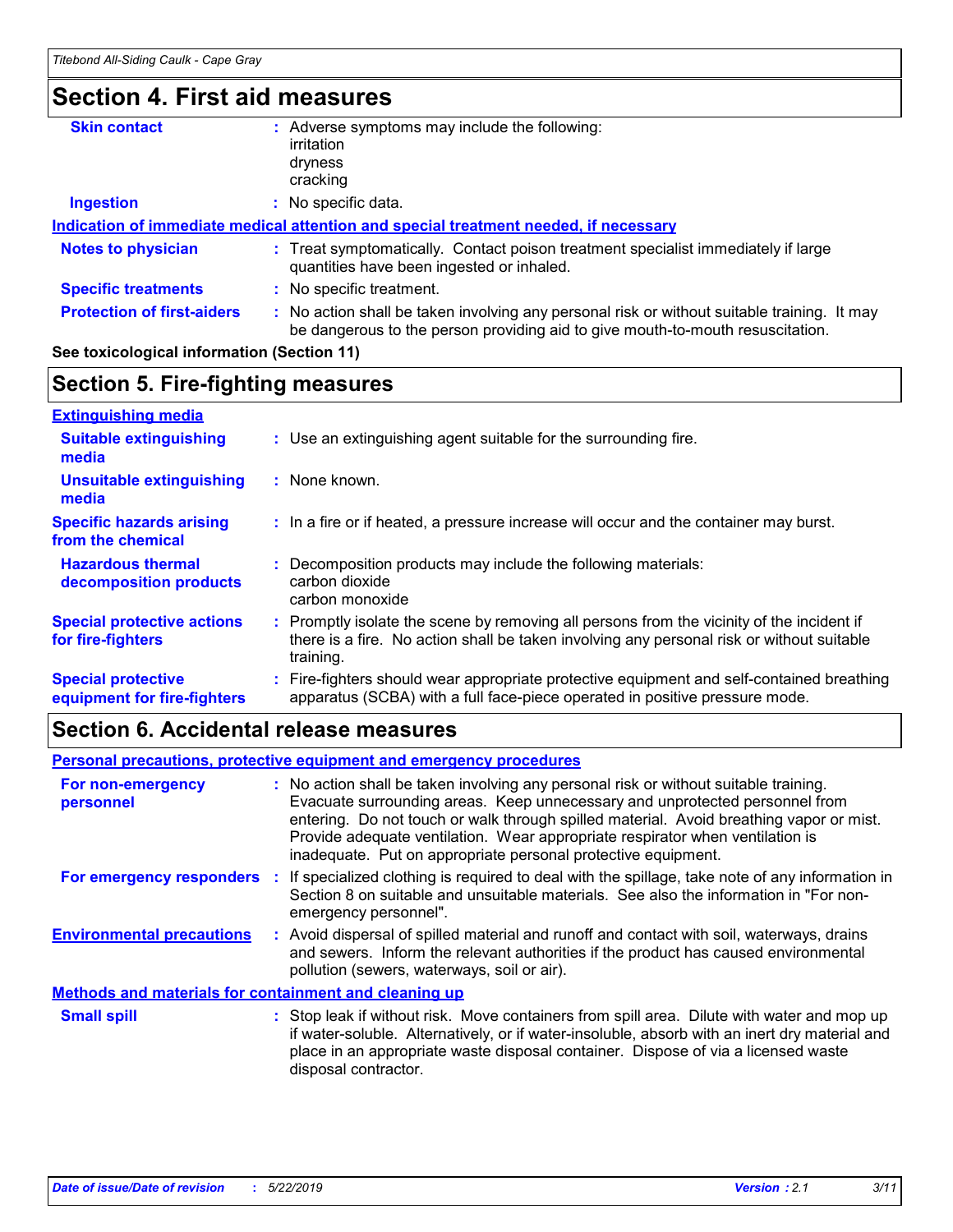### **Section 6. Accidental release measures**

| Large spill | : Stop leak if without risk. Move containers from spill area. Approach release from<br>upwind. Prevent entry into sewers, water courses, basements or confined areas. Wash<br>spillages into an effluent treatment plant or proceed as follows. Contain and collect<br>spillage with non-combustible, absorbent material e.g. sand, earth, vermiculite or<br>diatomaceous earth and place in container for disposal according to local regulations<br>(see Section 13). Dispose of via a licensed waste disposal contractor. Contaminated<br>absorbent material may pose the same hazard as the spilled product. Note: see |
|-------------|----------------------------------------------------------------------------------------------------------------------------------------------------------------------------------------------------------------------------------------------------------------------------------------------------------------------------------------------------------------------------------------------------------------------------------------------------------------------------------------------------------------------------------------------------------------------------------------------------------------------------|
|             | Section 1 for emergency contact information and Section 13 for waste disposal.                                                                                                                                                                                                                                                                                                                                                                                                                                                                                                                                             |

### **Section 7. Handling and storage**

| <b>Precautions for safe handling</b>                                             |                                                                                                                                                                                                                                                                                                                                                                                                                                                                                                                                                                                                                                                                     |
|----------------------------------------------------------------------------------|---------------------------------------------------------------------------------------------------------------------------------------------------------------------------------------------------------------------------------------------------------------------------------------------------------------------------------------------------------------------------------------------------------------------------------------------------------------------------------------------------------------------------------------------------------------------------------------------------------------------------------------------------------------------|
| <b>Protective measures</b>                                                       | : Put on appropriate personal protective equipment (see Section 8). Do not breathe<br>vapor or mist. Do not ingest. Avoid contact with eyes, skin and clothing. Keep in the<br>original container or an approved alternative made from a compatible material, kept<br>tightly closed when not in use. Empty containers retain product residue and can be<br>hazardous. Do not reuse container.                                                                                                                                                                                                                                                                      |
| <b>Advice on general</b><br>occupational hygiene                                 | : Eating, drinking and smoking should be prohibited in areas where this material is<br>handled, stored and processed. Workers should wash hands and face before eating,<br>drinking and smoking. Remove contaminated clothing and protective equipment before<br>entering eating areas. See also Section 8 for additional information on hygiene<br>measures.                                                                                                                                                                                                                                                                                                       |
| <b>Conditions for safe storage,</b><br>including any<br><b>incompatibilities</b> | : Do not store below the following temperature: $5^{\circ}$ C (41 <sup>o</sup> F). Store in accordance with<br>local regulations. Store in original container protected from direct sunlight in a dry, cool<br>and well-ventilated area, away from incompatible materials (see Section 10) and food<br>and drink. Keep container tightly closed and sealed until ready for use. Containers that<br>have been opened must be carefully resealed and kept upright to prevent leakage. Do<br>not store in unlabeled containers. Use appropriate containment to avoid environmental<br>contamination. See Section 10 for incompatible materials before handling or use. |

### **Section 8. Exposure controls/personal protection**

#### **Control parameters**

**Occupational exposure limits**

| <b>Ingredient name</b>                            |  |                                                                                                                                                                                                                                                                                                                                 | <b>Exposure limits</b>                                                                                                                                                                                                                                                                                                                                                                            |  |
|---------------------------------------------------|--|---------------------------------------------------------------------------------------------------------------------------------------------------------------------------------------------------------------------------------------------------------------------------------------------------------------------------------|---------------------------------------------------------------------------------------------------------------------------------------------------------------------------------------------------------------------------------------------------------------------------------------------------------------------------------------------------------------------------------------------------|--|
| ethanediol                                        |  |                                                                                                                                                                                                                                                                                                                                 | <b>ACGIH TLV (United States, 3/2020).</b><br>STEL: 10 mg/m <sup>3</sup> 15 minutes. Form: Inhalable fraction. Aerosol only.<br>STEL: 50 ppm 15 minutes. Form: Vapor fraction<br>TWA: 25 ppm 8 hours. Form: Vapor fraction<br>OSHA PEL 1989 (United States, 3/1989).<br>CEIL: 50 ppm<br>CEIL: 125 mg/m <sup>3</sup>                                                                                |  |
| <b>Appropriate engineering</b><br><b>controls</b> |  | : If user operations generate dust, fumes, gas, vapor or mist, use process enclosures,<br>local exhaust ventilation or other engineering controls to keep worker exposure to<br>airborne contaminants below any recommended or statutory limits.                                                                                |                                                                                                                                                                                                                                                                                                                                                                                                   |  |
| <b>Environmental exposure</b><br><b>controls</b>  |  | : Emissions from ventilation or work process equipment should be checked to ensure<br>they comply with the requirements of environmental protection legislation. In some<br>cases, fume scrubbers, filters or engineering modifications to the process equipment<br>will be necessary to reduce emissions to acceptable levels. |                                                                                                                                                                                                                                                                                                                                                                                                   |  |
| <b>Individual protection measures</b>             |  |                                                                                                                                                                                                                                                                                                                                 |                                                                                                                                                                                                                                                                                                                                                                                                   |  |
| <b>Hygiene measures</b>                           |  |                                                                                                                                                                                                                                                                                                                                 | : Wash hands, forearms and face thoroughly after handling chemical products, before<br>eating, smoking and using the lavatory and at the end of the working period.<br>Appropriate techniques should be used to remove potentially contaminated clothing.<br>Wash contaminated clothing before reusing. Ensure that eyewash stations and safety<br>showers are close to the workstation location. |  |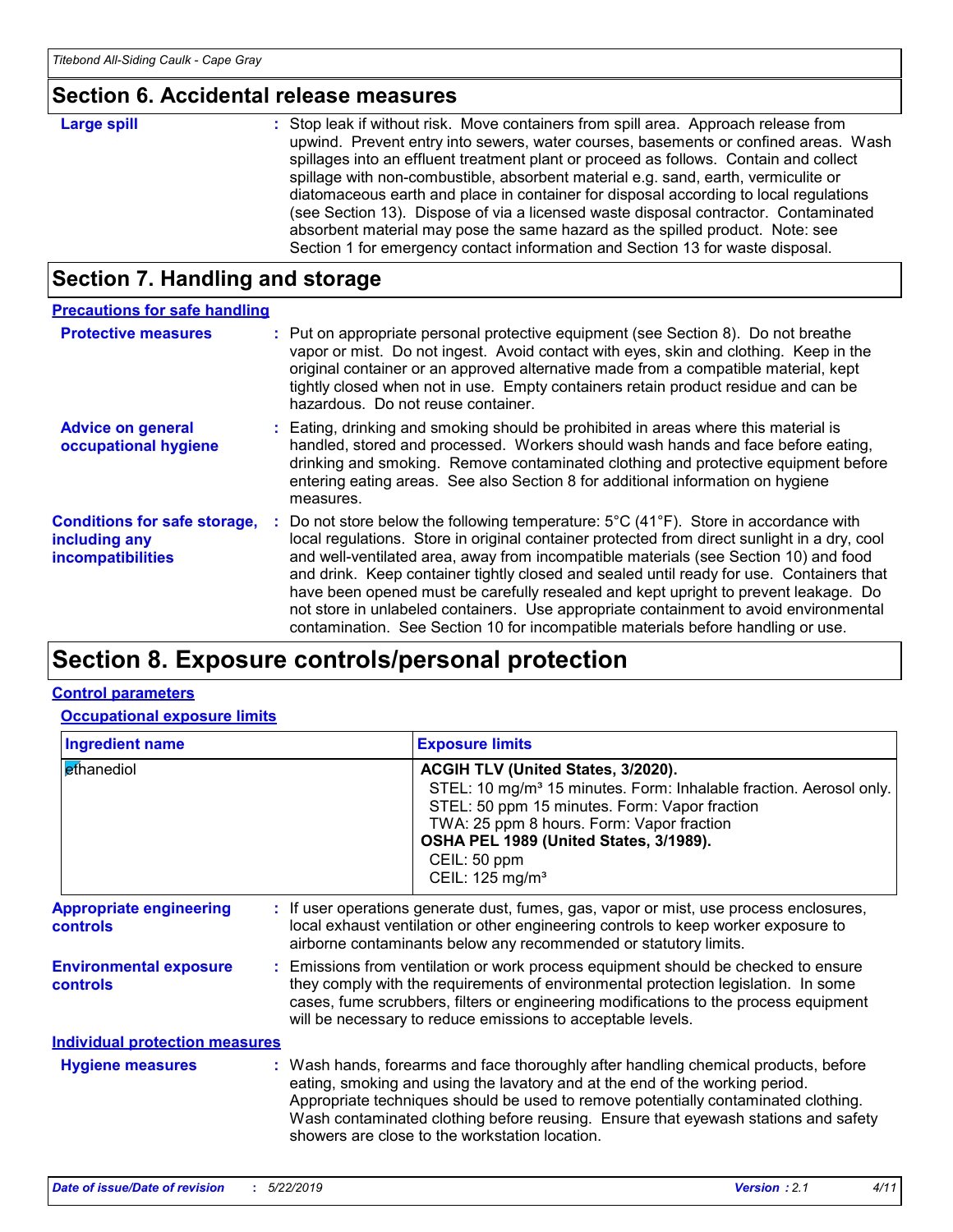### **Section 8. Exposure controls/personal protection**

| <b>Eye/face protection</b>    | : Safety eyewear complying with an approved standard should be used when a risk<br>assessment indicates this is necessary to avoid exposure to liquid splashes, mists,<br>gases or dusts. If contact is possible, the following protection should be worn, unless<br>the assessment indicates a higher degree of protection: safety glasses with side-<br>shields.                                                                                                                                                                                                                                                     |
|-------------------------------|------------------------------------------------------------------------------------------------------------------------------------------------------------------------------------------------------------------------------------------------------------------------------------------------------------------------------------------------------------------------------------------------------------------------------------------------------------------------------------------------------------------------------------------------------------------------------------------------------------------------|
| <b>Skin protection</b>        |                                                                                                                                                                                                                                                                                                                                                                                                                                                                                                                                                                                                                        |
| <b>Hand protection</b>        | : Chemical-resistant, impervious gloves complying with an approved standard should be<br>worn at all times when handling chemical products if a risk assessment indicates this is<br>necessary. Considering the parameters specified by the glove manufacturer, check<br>during use that the gloves are still retaining their protective properties. It should be<br>noted that the time to breakthrough for any glove material may be different for different<br>glove manufacturers. In the case of mixtures, consisting of several substances, the<br>protection time of the gloves cannot be accurately estimated. |
| <b>Body protection</b>        | : Personal protective equipment for the body should be selected based on the task being<br>performed and the risks involved and should be approved by a specialist before<br>handling this product.                                                                                                                                                                                                                                                                                                                                                                                                                    |
| <b>Other skin protection</b>  | : Appropriate footwear and any additional skin protection measures should be selected<br>based on the task being performed and the risks involved and should be approved by a<br>specialist before handling this product.                                                                                                                                                                                                                                                                                                                                                                                              |
| <b>Respiratory protection</b> | : Based on the hazard and potential for exposure, select a respirator that meets the<br>appropriate standard or certification. Respirators must be used according to a<br>respiratory protection program to ensure proper fitting, training, and other important<br>aspects of use.                                                                                                                                                                                                                                                                                                                                    |

### **Section 9. Physical and chemical properties**

#### **Appearance**

| <b>APPCGIGILUS</b>                                     |                                                                    |
|--------------------------------------------------------|--------------------------------------------------------------------|
| <b>Physical state</b>                                  | : Liquid. [Paste.]                                                 |
| <b>Color</b>                                           | Gray.                                                              |
| Odor                                                   | $:$ Acrylic.                                                       |
| <b>Odor threshold</b>                                  | : Not available.                                                   |
| pH                                                     | $: 7.5 \text{ to } 8.5$                                            |
| <b>Melting point</b>                                   | : Not available.                                                   |
| <b>Boiling point</b>                                   | : Not available.                                                   |
| <b>Flash point</b>                                     | : Closed cup: $>93.3^{\circ}$ C ( $>199.9^{\circ}$ F) [Closed cup] |
| <b>Evaporation rate</b>                                | $\leq$ 1 (butyl acetate = 1)                                       |
| <b>Flammability (solid, gas)</b>                       | : Not available.                                                   |
| <b>Lower and upper explosive</b><br>(flammable) limits | $:$ Not available.                                                 |
| <b>VOC (less water, less)</b><br>exempt solvents)      | $: 50$ g/l                                                         |
| <b>Volatility</b>                                      | : $27\%$ (v/v), 17.8% (w/w)                                        |
| <b>Vapor pressure</b>                                  | : 2.3 kPa (17 mm Hg) [room temperature]                            |
| <b>Vapor density</b>                                   | : Not available.                                                   |
| <b>Relative density</b>                                | : 1.62                                                             |
| <b>Solubility</b>                                      | : Soluble in the following materials: cold water and hot water.    |
| <b>Solubility in water</b>                             | : Not available.                                                   |
| <b>Partition coefficient: n-</b><br>octanol/water      | : Not available.                                                   |
| <b>Auto-ignition temperature</b>                       | : Not available.                                                   |
| <b>Decomposition temperature</b>                       | : Not available.                                                   |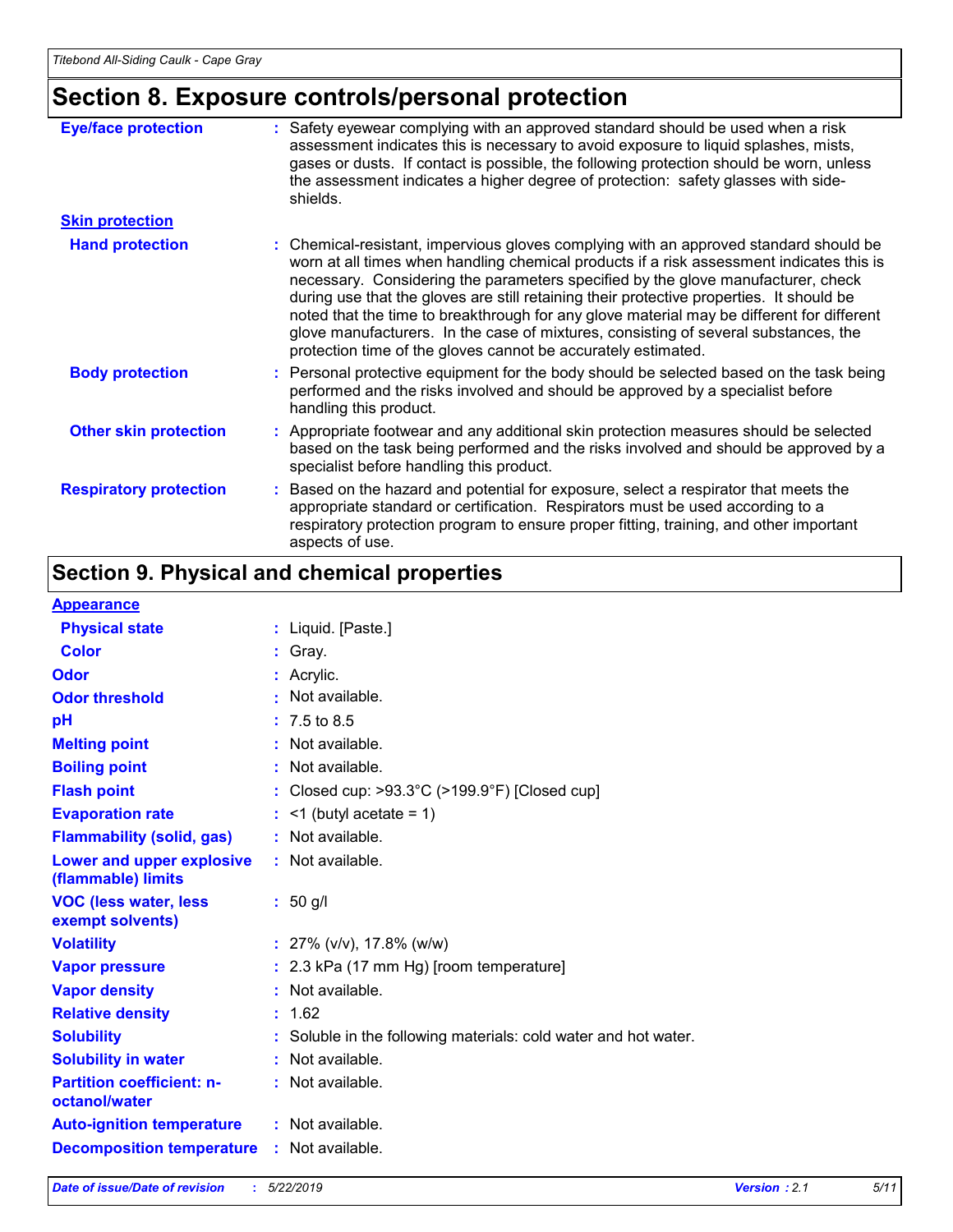### **Section 9. Physical and chemical properties**

**Viscosity :** Not available.

#### **Section 10. Stability and reactivity**

| <b>Reactivity</b>                                   | : No specific test data related to reactivity available for this product or its ingredients.              |
|-----------------------------------------------------|-----------------------------------------------------------------------------------------------------------|
| <b>Chemical stability</b>                           | : The product is stable.                                                                                  |
| <b>Possibility of hazardous</b><br><b>reactions</b> | : Under normal conditions of storage and use, hazardous reactions will not occur.                         |
| <b>Conditions to avoid</b>                          | : No specific data.                                                                                       |
| <b>Incompatible materials</b>                       | : No specific data.                                                                                       |
| <b>Hazardous decomposition</b><br>products          | : Under normal conditions of storage and use, hazardous decomposition products should<br>not be produced. |

### **Section 11. Toxicological information**

#### **Information on toxicological effects**

| <b>Result</b>                              | <b>Species</b> | <b>Dose</b>                                    | <b>Exposure</b> |
|--------------------------------------------|----------------|------------------------------------------------|-----------------|
| <b>LC50 Inhalation Vapor</b><br>ILD50 Oral | Rat<br>Rat     | $10.92 \text{ mg/l}$<br>$ 4700 \text{ mg/kg} $ | I4 hours        |
|                                            |                |                                                |                 |

| <b>Product/ingredient name</b> | <b>Result</b>            | <b>Species</b> | <b>Score</b> | <b>Exposure</b>    | <b>Observation</b> |
|--------------------------------|--------------------------|----------------|--------------|--------------------|--------------------|
| <b>Ethanediol</b>              | Eyes - Mild irritant     | Rabbit         |              | 24 hours 500       |                    |
|                                | Eyes - Mild irritant     | Rabbit         |              | mg<br>hours 100    |                    |
|                                | Eyes - Moderate irritant | Rabbit         |              | mg<br>6 hours 1440 |                    |
|                                | Skin - Mild irritant     | Rabbit         |              | mg<br>555 mg       |                    |

#### **Conclusion/Summary**

**Skin Example 20 :** Prolonged or repeated contact can defat the skin and lead to irritation, cracking and/or dermatitis.

- **Eyes :** This product may irritate eyes upon contact.
- **Respiratory :** May cause respiratory irritation.

#### **Sensitization**

Not available.

**Conclusion/Summary**

**Skin :** May cause allergic reactions in certain individuals.

#### **Mutagenicity** Not available.

**Carcinogenicity**

Not available.

### **Reproductive toxicity**

Not available.

#### **Teratogenicity**

Not available.

#### **Specific target organ toxicity (single exposure)**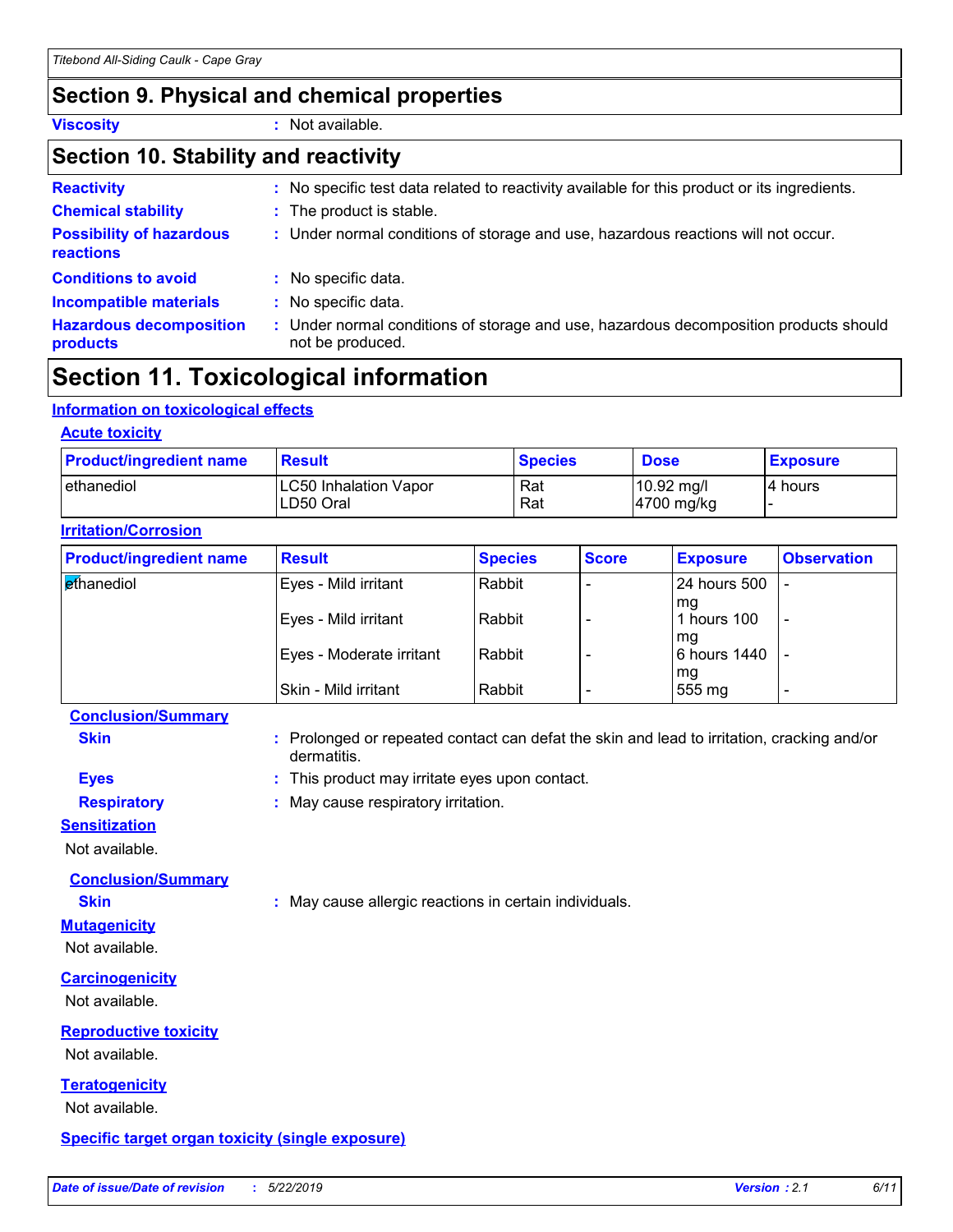### **Section 11. Toxicological information**

| <b>Name</b>                                                                              |  | <b>Category</b>                                                                                                                                                            | <b>Route of</b><br>exposure                         | <b>Target organs</b>        |                                                              |  |  |
|------------------------------------------------------------------------------------------|--|----------------------------------------------------------------------------------------------------------------------------------------------------------------------------|-----------------------------------------------------|-----------------------------|--------------------------------------------------------------|--|--|
| ethanediol                                                                               |  |                                                                                                                                                                            | Category 1                                          | oral                        | blood, central<br>nervous system<br>(CNS), kidneys,<br>liver |  |  |
| <b>Specific target organ toxicity (repeated exposure)</b>                                |  |                                                                                                                                                                            |                                                     |                             |                                                              |  |  |
| <b>Name</b>                                                                              |  |                                                                                                                                                                            | <b>Category</b>                                     | <b>Route of</b><br>exposure | <b>Target organs</b>                                         |  |  |
| <b>Titebond All-Siding Caulk - Cape Gray</b><br>ethanediol                               |  |                                                                                                                                                                            | Category 2<br>Category 2                            | oral                        | kidneys                                                      |  |  |
| <b>Aspiration hazard</b><br>Not available.                                               |  |                                                                                                                                                                            |                                                     |                             |                                                              |  |  |
| <b>Information on the likely</b><br>routes of exposure                                   |  | : Not available.                                                                                                                                                           |                                                     |                             |                                                              |  |  |
| <b>Potential acute health effects</b>                                                    |  |                                                                                                                                                                            |                                                     |                             |                                                              |  |  |
| <b>Eye contact</b>                                                                       |  | : This product may irritate eyes upon contact.                                                                                                                             |                                                     |                             |                                                              |  |  |
| <b>Inhalation</b>                                                                        |  | No known significant effects or critical hazards.                                                                                                                          |                                                     |                             |                                                              |  |  |
| <b>Skin contact</b>                                                                      |  | Defatting to the skin. May cause skin dryness and irritation.                                                                                                              |                                                     |                             |                                                              |  |  |
| <b>Ingestion</b>                                                                         |  |                                                                                                                                                                            | : No known significant effects or critical hazards. |                             |                                                              |  |  |
| <b>Symptoms related to the physical, chemical and toxicological characteristics</b>      |  |                                                                                                                                                                            |                                                     |                             |                                                              |  |  |
| <b>Eye contact</b>                                                                       |  | : No specific data.                                                                                                                                                        |                                                     |                             |                                                              |  |  |
| <b>Inhalation</b>                                                                        |  | No specific data.                                                                                                                                                          |                                                     |                             |                                                              |  |  |
| <b>Skin contact</b>                                                                      |  | Adverse symptoms may include the following:<br>irritation<br>dryness<br>cracking                                                                                           |                                                     |                             |                                                              |  |  |
| <b>Ingestion</b>                                                                         |  | : No specific data.                                                                                                                                                        |                                                     |                             |                                                              |  |  |
| Delayed and immediate effects and also chronic effects from short and long term exposure |  |                                                                                                                                                                            |                                                     |                             |                                                              |  |  |
| <b>Short term exposure</b>                                                               |  |                                                                                                                                                                            |                                                     |                             |                                                              |  |  |
| <b>Potential immediate</b><br>effects                                                    |  | : Not available                                                                                                                                                            |                                                     |                             |                                                              |  |  |
| <b>Potential delayed effects</b>                                                         |  | : Not available.                                                                                                                                                           |                                                     |                             |                                                              |  |  |
| <b>Long term exposure</b>                                                                |  |                                                                                                                                                                            |                                                     |                             |                                                              |  |  |
| <b>Potential immediate</b><br>effects                                                    |  | : Not available.                                                                                                                                                           |                                                     |                             |                                                              |  |  |
| <b>Potential delayed effects</b>                                                         |  | : Not available.                                                                                                                                                           |                                                     |                             |                                                              |  |  |
| <b>Potential chronic health effects</b><br>Not available.                                |  |                                                                                                                                                                            |                                                     |                             |                                                              |  |  |
| <b>General</b>                                                                           |  | May cause damage to organs through prolonged or repeated exposure. Prolonged or<br>repeated contact can defat the skin and lead to irritation, cracking and/or dermatitis. |                                                     |                             |                                                              |  |  |
| <b>Carcinogenicity</b>                                                                   |  | No known significant effects or critical hazards.                                                                                                                          |                                                     |                             |                                                              |  |  |
| <b>Mutagenicity</b>                                                                      |  | No known significant effects or critical hazards.                                                                                                                          |                                                     |                             |                                                              |  |  |
| <b>Teratogenicity</b>                                                                    |  | No known significant effects or critical hazards.                                                                                                                          |                                                     |                             |                                                              |  |  |
| <b>Developmental effects</b>                                                             |  | No known significant effects or critical hazards.                                                                                                                          |                                                     |                             |                                                              |  |  |
| <b>Fertility effects</b>                                                                 |  | No known significant effects or critical hazards.                                                                                                                          |                                                     |                             |                                                              |  |  |
| <b>Numerical measures of toxicity</b>                                                    |  |                                                                                                                                                                            |                                                     |                             |                                                              |  |  |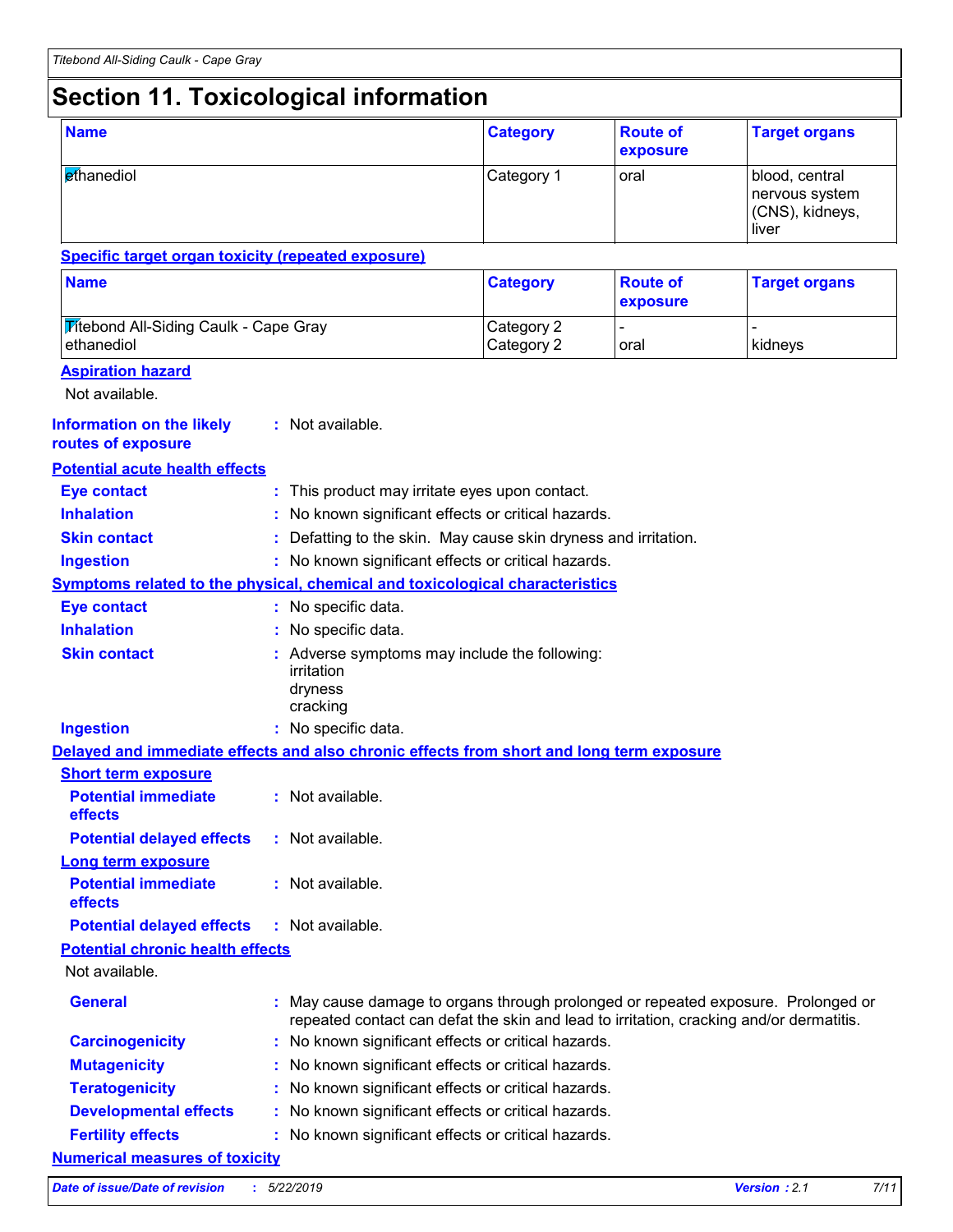### **Section 11. Toxicological information**

#### **Acute toxicity estimates**

Not available.

### **Section 12. Ecological information**

#### **Toxicity**

| <b>Product/ingredient name</b> | <b>Result</b>                       | <b>Species</b>                                | <b>Exposure</b> |
|--------------------------------|-------------------------------------|-----------------------------------------------|-----------------|
| ethanediol                     | Acute EC50 10940 mg/l               | Algae - Selenastrum<br>capriocornutum         | 96 hours        |
|                                | Acute LC50 6900000 µg/l Fresh water | Crustaceans - Ceriodaphnia<br>dubia - Neonate | 48 hours        |
|                                | Acute LC50 41000 mg/l Fresh water   | Daphnia - Daphnia magna -<br>Neonate          | 48 hours        |
|                                | Acute LC50 8050000 µg/l Fresh water | Fish - Pimephales promelas                    | 96 hours        |
|                                | Chronic NOEC 10000 mg/l             | Algae - Selenastrum<br>capriocornutum         | 96 hours        |

#### **Persistence and degradability**

| <b>Product/ingredient name</b> | <b>Aquatic half-life</b> | <b>Photolysis</b> | Biodegradability |  |
|--------------------------------|--------------------------|-------------------|------------------|--|
| ethanediol                     |                          |                   | Readily          |  |

#### **Bioaccumulative potential**

| <b>Product/ingredient name</b> | $\mathsf{LogP}_\mathsf{ow}$ | BCF | <b>Potential</b> |
|--------------------------------|-----------------------------|-----|------------------|
| ethanediol                     | .36                         | 10  | low              |

#### **Mobility in soil**

| <b>Soil/water partition</b> |  |
|-----------------------------|--|
| <b>coefficient (Koc)</b>    |  |

**:** Not available.

#### **Other adverse effects** : No known significant effects or critical hazards.

### **Section 13. Disposal considerations**

| <b>Disposal methods</b> | : The generation of waste should be avoided or minimized wherever possible. Disposal<br>of this product, solutions and any by-products should at all times comply with the<br>requirements of environmental protection and waste disposal legislation and any<br>regional local authority requirements. Dispose of surplus and non-recyclable products<br>via a licensed waste disposal contractor. Waste should not be disposed of untreated to<br>the sewer unless fully compliant with the requirements of all authorities with jurisdiction.<br>Waste packaging should be recycled. Incineration or landfill should only be considered<br>when recycling is not feasible. This material and its container must be disposed of in a<br>safe way. Care should be taken when handling emptied containers that have not been<br>cleaned or rinsed out. Empty containers or liners may retain some product residues. |
|-------------------------|---------------------------------------------------------------------------------------------------------------------------------------------------------------------------------------------------------------------------------------------------------------------------------------------------------------------------------------------------------------------------------------------------------------------------------------------------------------------------------------------------------------------------------------------------------------------------------------------------------------------------------------------------------------------------------------------------------------------------------------------------------------------------------------------------------------------------------------------------------------------------------------------------------------------|
|                         | Avoid dispersal of spilled material and runoff and contact with soil, waterways, drains<br>and sewers.                                                                                                                                                                                                                                                                                                                                                                                                                                                                                                                                                                                                                                                                                                                                                                                                              |

### **Section 14. Transport information**

|                                       | <b>DOT</b><br><b>Classification</b> | <b>TDG</b><br><b>Classification</b> | <b>Mexico</b><br><b>Classification</b> | <b>ADR/RID</b> | <b>IMDG</b>    | <b>IATA</b>    |
|---------------------------------------|-------------------------------------|-------------------------------------|----------------------------------------|----------------|----------------|----------------|
| <b>UN number</b>                      | Not regulated.                      | Not regulated.                      | Not regulated.                         | Not regulated. | Not regulated. | Not regulated. |
| <b>UN proper</b><br>shipping name     |                                     |                                     |                                        |                |                |                |
|                                       |                                     |                                     |                                        |                |                |                |
| <b>Date of issue/Date of revision</b> | 5/22/2019                           |                                     |                                        |                | Version: 2.1   | 8/11           |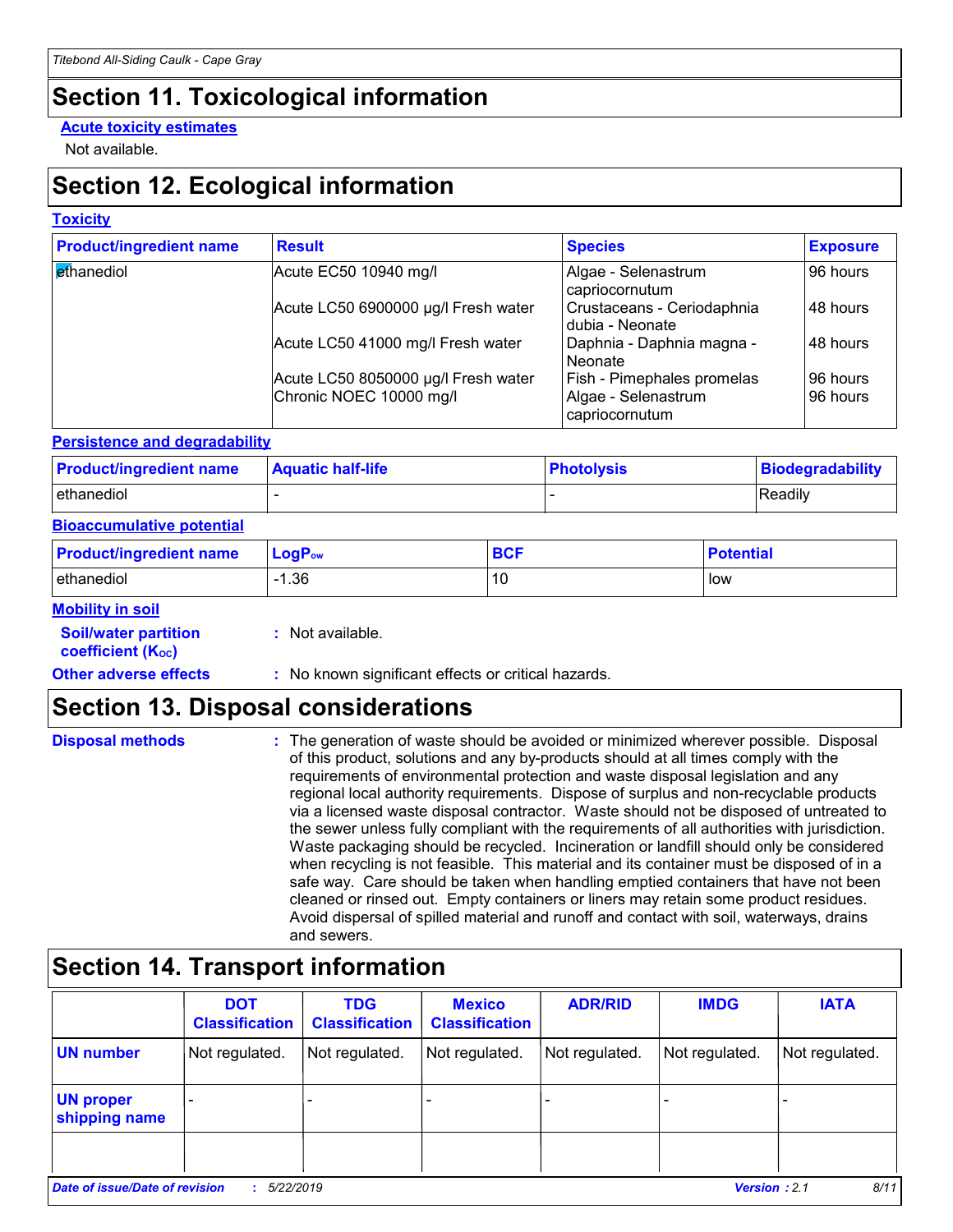### **Section 14. Transport information**

|                                      | Section 14. Hansport Information |        |     |                          |     |     |  |
|--------------------------------------|----------------------------------|--------|-----|--------------------------|-----|-----|--|
| <b>Transport</b><br>hazard class(es) |                                  | $\sim$ |     | $\overline{\phantom{0}}$ |     |     |  |
| <b>Packing group</b>                 | $\overline{\phantom{a}}$         |        |     |                          |     |     |  |
| <b>Environmental</b><br>hazards      | l No.                            | No.    | No. | No.                      | No. | No. |  |

### **Section 15. Regulatory information**

#### **U.S. Federal regulations**

#### **SARA 302/304**

#### **Composition/information on ingredients**

No products were found.

#### **SARA 304 RQ :** Not applicable.

#### **SARA 311/312**

#### **Classification :** SPECIFIC TARGET ORGAN TOXICITY (REPEATED EXPOSURE) - Category 2 HNOC - Defatting irritant

#### **Composition/information on ingredients**

| <b>Name</b>       | $\frac{9}{6}$ | <b>Classification</b>                                                                                                                                                                                                                                              |
|-------------------|---------------|--------------------------------------------------------------------------------------------------------------------------------------------------------------------------------------------------------------------------------------------------------------------|
| <b>Ethanediol</b> | ≤3            | ACUTE TOXICITY (oral) - Category 4<br><b>SKIN IRRITATION - Category 2</b><br><b>EYE IRRITATION - Category 2B</b><br>SPECIFIC TARGET ORGAN TOXICITY (SINGLE EXPOSURE) -<br>Category 1<br>SPECIFIC TARGET ORGAN TOXICITY (REPEATED<br><b>EXPOSURE</b> ) - Category 2 |

#### **SARA 313**

|                                           | <b>Product name</b> | <b>CAS number</b> | $\frac{9}{6}$ |
|-------------------------------------------|---------------------|-------------------|---------------|
| <b>Form R - Reporting</b><br>requirements | ethanediol          | $107 - 21 - 1$    | נ≥ו           |
| <b>Supplier notification</b>              | ethanediol          | $107 - 21 - 1$    | '≤3           |

SARA 313 notifications must not be detached from the SDS and any copying and redistribution of the SDS shall include copying and redistribution of the notice attached to copies of the SDS subsequently redistributed.

#### **State regulations**

| <b>Massachusetts</b> | : The following components are listed: ETHYLENE GLYCOL; 1,2-DIHYDROXYETHANE |
|----------------------|-----------------------------------------------------------------------------|
| <b>New York</b>      | : The following components are listed: Ethylene glycol                      |
| <b>New Jersey</b>    | : The following components are listed: ETHYLENE GLYCOL; 1,2-ETHANEDIOL      |
| Pennsylvania         | : The following components are listed: 1,2-ETHANEDIOL                       |

#### **California Prop. 65**

**A** WARNING: This product can expose you to Ethylene Glycol, which is known to the State of California to cause birth defects or other reproductive harm. For more information go to www.P65Warnings.ca.gov.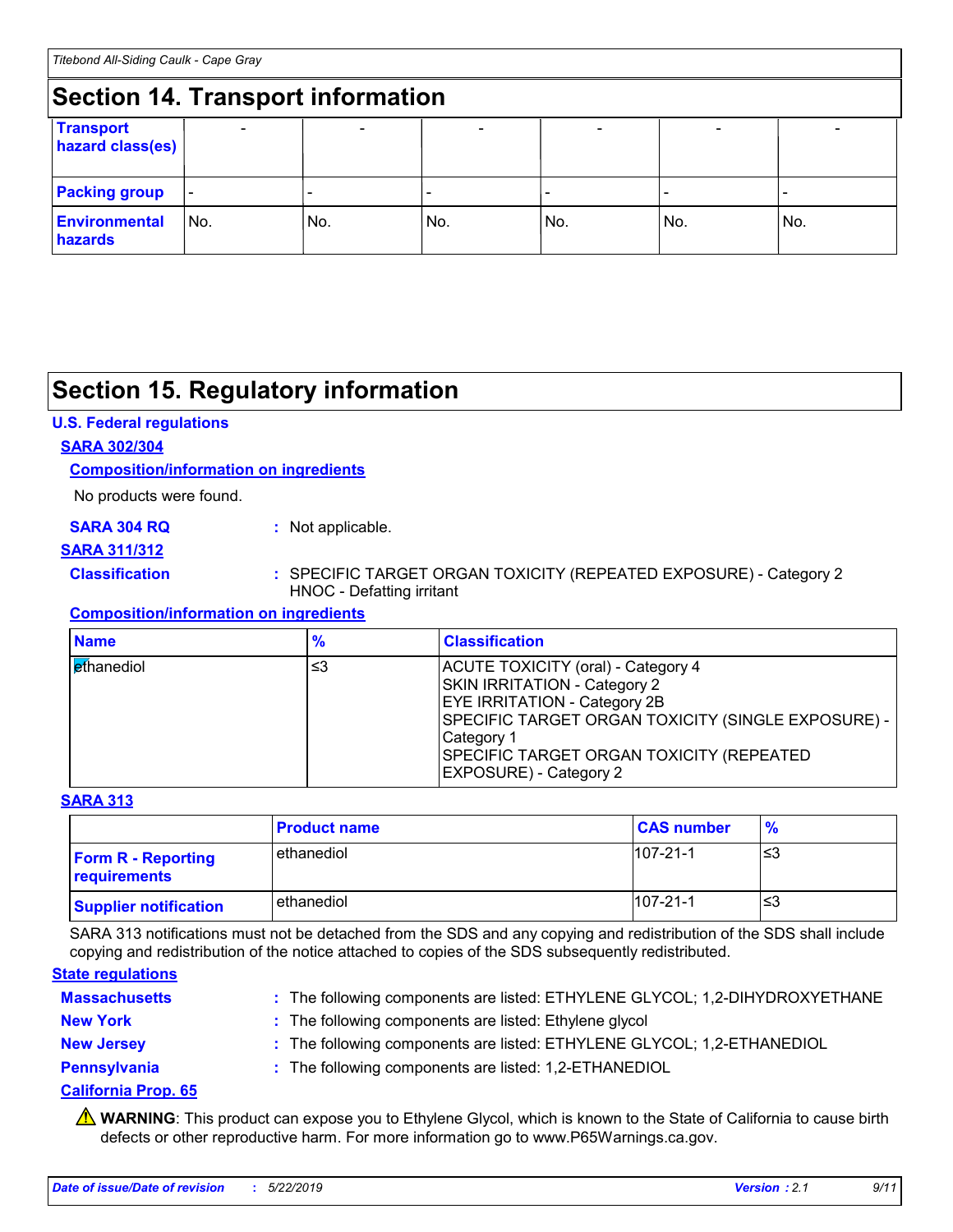### **Section 15. Regulatory information**

| Ingredient name        | No significant risk Maximum<br>level | acceptable dosage<br>level |
|------------------------|--------------------------------------|----------------------------|
| <b>Ethylene Glycol</b> |                                      | IYes.                      |

#### **International regulations**

**Chemical Weapon Convention List Schedules I, II & III Chemicals**

Not listed.

#### **Montreal Protocol**

Not listed.

#### **Stockholm Convention on Persistent Organic Pollutants**

Not listed.

#### **UNECE Aarhus Protocol on POPs and Heavy Metals**

Not listed.

#### **Inventory list**

- **China :** All components are listed or exempted.
- **United States TSCA 8(b) inventory**
- **:** All components are active or exempted.

### **Section 16. Other information**

#### **Hazardous Material Information System (U.S.A.)**



**Caution: HMIS® ratings are based on a 0-4 rating scale, with 0 representing minimal hazards or risks, and 4 representing significant hazards or risks. Although HMIS® ratings and the associated label are not required on SDSs or products leaving a facility under 29 CFR 1910.1200, the preparer may choose to provide them. HMIS® ratings are to be used with a fully implemented HMIS® program. HMIS® is a registered trademark and service mark of the American Coatings Association, Inc.**

**The customer is responsible for determining the PPE code for this material. For more information on HMIS® Personal Protective Equipment (PPE) codes, consult the HMIS® Implementation Manual.**

#### **National Fire Protection Association (U.S.A.)**



**Reprinted with permission from NFPA 704-2001, Identification of the Hazards of Materials for Emergency Response Copyright ©1997, National Fire Protection Association, Quincy, MA 02269. This reprinted material is not the complete and official position of the National Fire Protection Association, on the referenced subject which is represented only by the standard in its entirety.**

**Copyright ©2001, National Fire Protection Association, Quincy, MA 02269. This warning system is intended to be interpreted and applied only by properly trained individuals to identify fire, health and reactivity hazards of chemicals. The user is referred to certain limited number of chemicals with recommended classifications in NFPA 49 and NFPA 325, which would be used as a guideline only. Whether the chemicals are classified by NFPA or not, anyone using the 704 systems to classify chemicals does so at their own risk.**